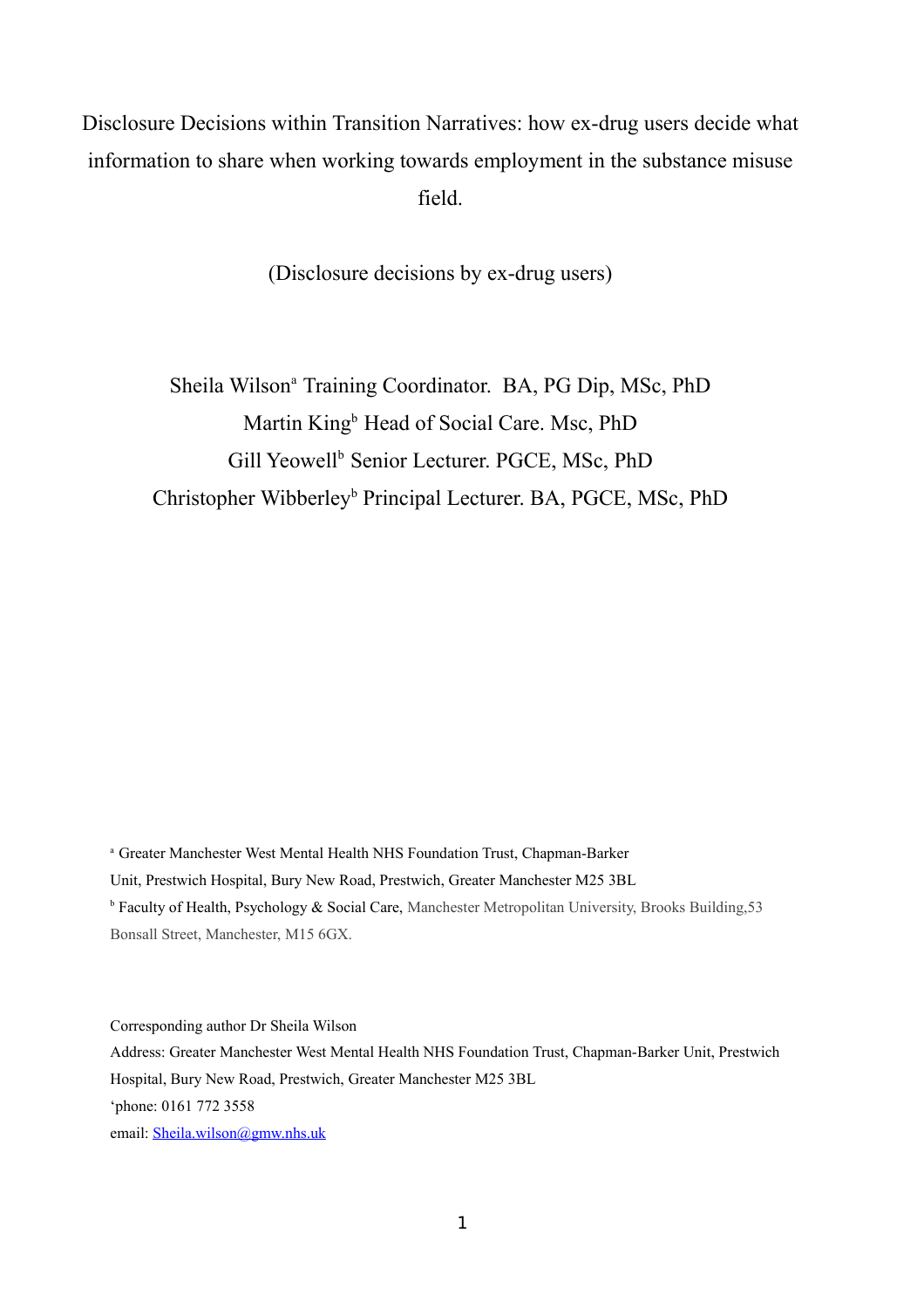# **Disclosure Decisions within Transition Narratives: how ex-drug users decide what**

# **information to share when working towards employment in the substance misuse field.**

# **Abstract:**

Most ex-user narratives 'end' at the point where treatment ends, leaving much to discover regarding what happens next. Within this post-treatment experience, ex-users making the transition to work in the drugs field must decide whether or not to disclose their past substance use and, if they do disclose, further personal decision-making relates to how much to disclose, to whom, and in what context.

This article explores ex-drug users' decisions around disclose of their background to colleagues and service users. In-depth narrative interviews were undertaken with 11 ex-drug users to explore their journey to become substance misuse practitioners and their decisions around disclosure within this transition. Process-mapping was used to enable participants to structure their story in their own way.

Following analysis it became apparent that most participants received little or no guidance regarding disclose. In the absence of clear guidelines regarding personal disclosures, reflective practice could be seen as a potential tool to enable participants to assess such risks and rewards. Alongside personal reflexivity, consideration should be given by service providers to recruitment practices, disclosure policies, induction, training and supervision in order to support ex-user drug workers' disclosure decision-making.

**Key words:** disclosure, narrative, ex-user transition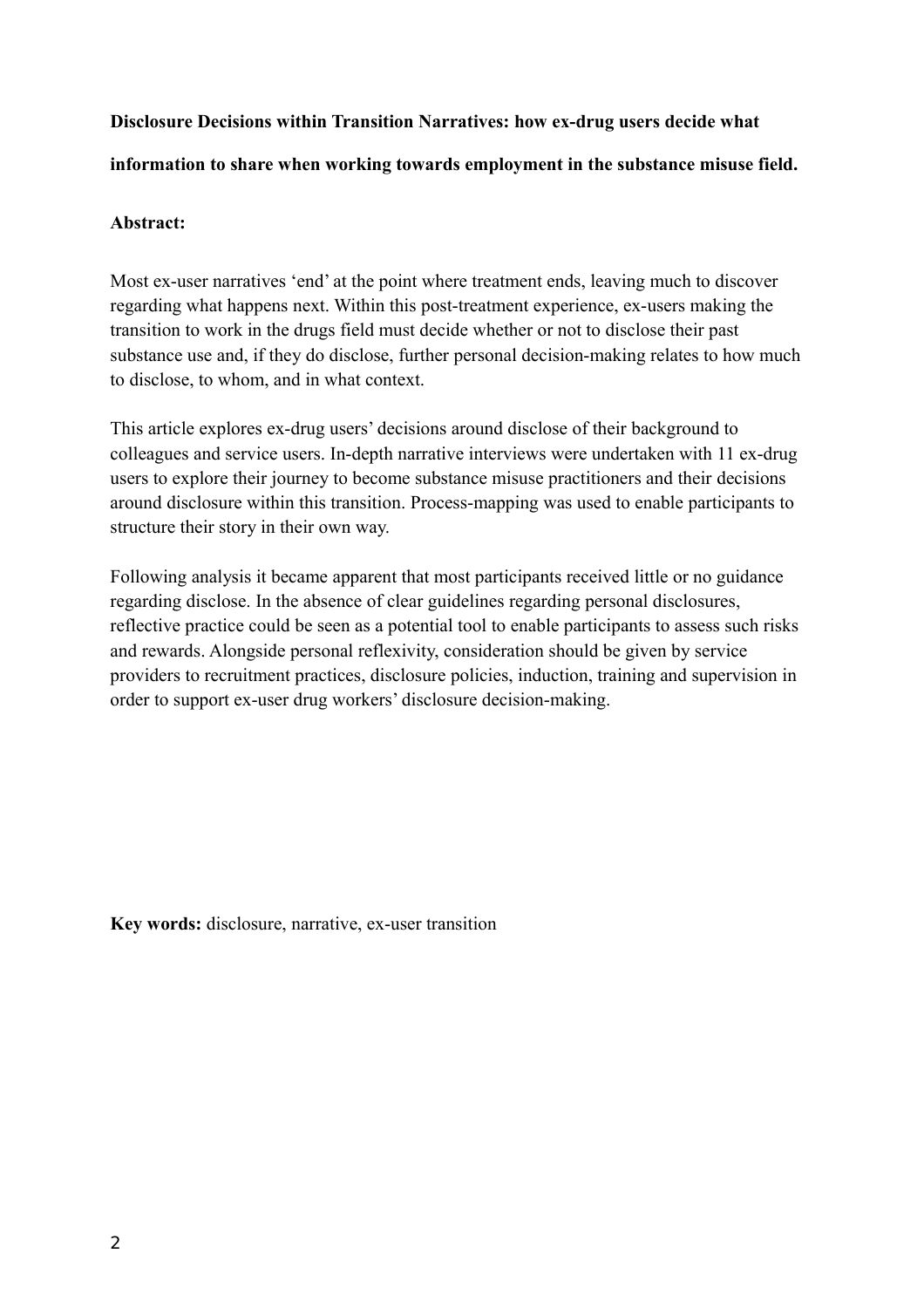**Disclosure Decisions within Transition Narratives: how ex-drug users decide what information to share when working towards employment in the substance misuse field.** 

# **Introduction**

Most ex-substance user narratives already available 'end' at the point where treatment ends (for example: Addenbrooke 2011; Hurwitz, Tapping & Vickers 2007; Jason, Olson & Foli 2008; Sinisi 2009) leaving much to discover from ex-user narratives regarding what happens next. Without opportunities for ex-users to share their 'later' transition stories, key elements of their journeys may be omitted leaving others (including current service users and colleagues) in the dark about how ex-users achieve sustained recovery and/or paid employment. Ex-users may engage in a number of roles within the substance misuse field post-treatment, for example peer mentor, recovery champion and/or volunteer (each of which may involve an element of acting as a role model to current service users) prior to seeking paid work. It could be considered that in order for ex-users to act as role models, disclosure of their transition journey is necessary. Within such post-treatment experience, ex-users making the transition to work in the drugs field must not only decide whether or not to disclose their past substance use but, if they do disclose, they must make further personal decisions regarding how much to disclose, to whom and in what context.

 Chaudoir and Fisher (2010) suggest "disclosure begins with a decision-making process in which disclosure goals affect the likelihood of disclosure in a given situation" (p240). Thus, an individual's motivation to disclose and their desired outcome from disclosure, influences not only the decision to disclose or not but also the "depth, breadth, duration, and emotional content" (Chaudoir & Fisher 2010, p240) of any such disclosure. Furthermore, the "reaction of the confidant" (Chaudoir & Fisher 2010, p240) will influence the likelihood and extent of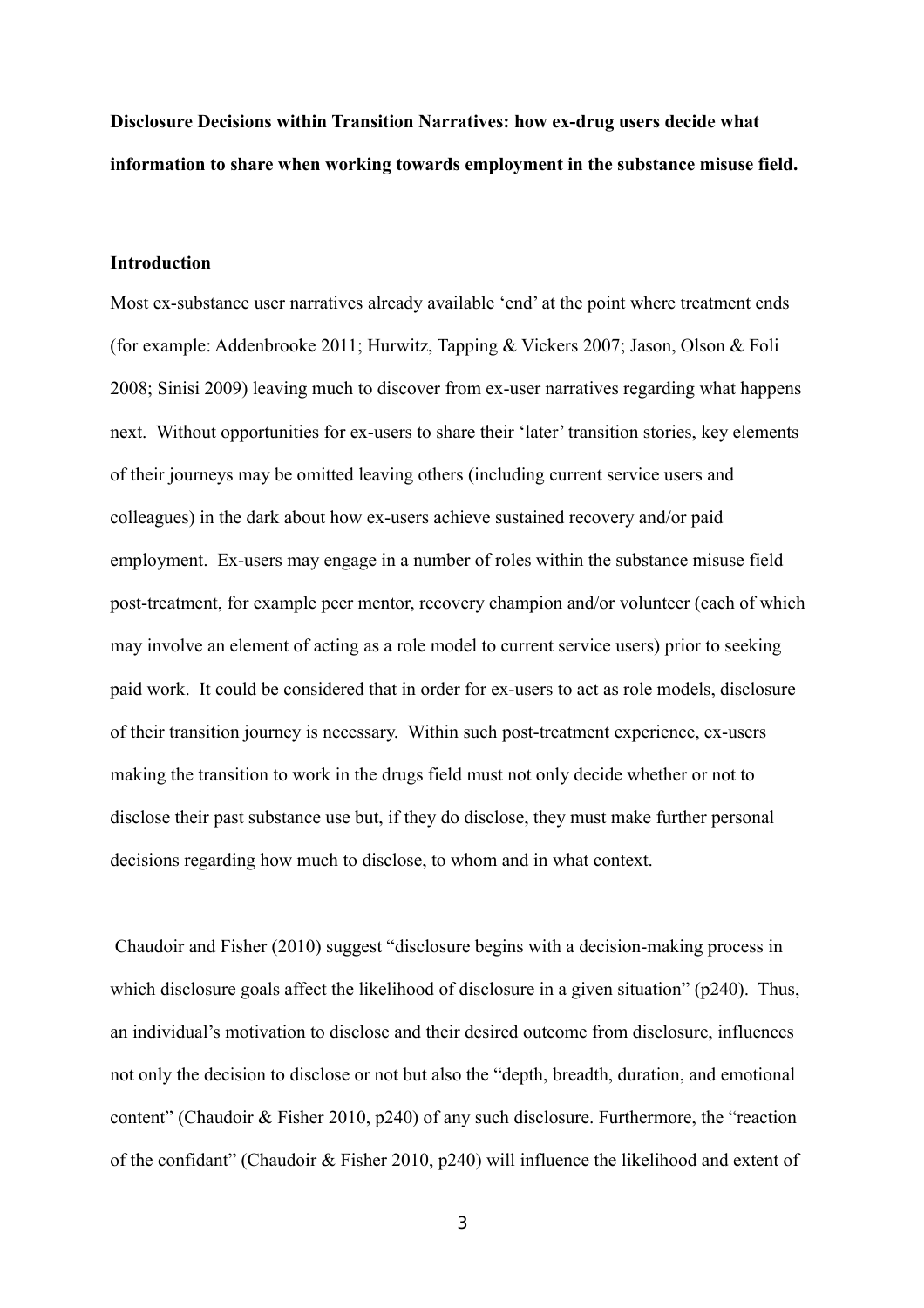any future disclosure. Chaudoir and Fisher (2010 p252) also described how disclosers can positively influence, to a lesser or greater degree, how individuals respond to their personal disclosure; suggesting that by teaching skills in communication and self-regulation disclosers might "improve the chances of eliciting positive, supportive responses from their confidants". This may be equally applicable to the training needs of ex-user drug workers so that they become skilled and confident in their method of disclosure within the substance misuse field.

This article reports on selected findings from a wider study that explored the narratives of those making the transition from ex-user to drug worker. The aim of the 'parent study' was to understand how non-qualified, ex-user drug workers make the transition from service user to paid employee in the substance misuse field, in order to facilitate greater understanding of their experiences in becoming and developing as drug practitioners. Disclosure emerged as a recurrent theme in the analysis of the participant narratives; and so it was decided to explore what they said about disclosure through a thematic analysis of the data in relation to this aspect of their overall experiences. Thus the aim of this paper is to explore ex-user drug workers' perceptions of disclosure decisions they made in their transition to becoming drug workers.

# **Method**

#### *Data Collection*

Using purposive sampling, 11 ex-users who had completed a Level 3 Substance Misuse qualification were identified as willing to participate in narrative interviews to share their journey of becoming practitioners – Adam, Debbie, Elizabeth, Harry, Jamie, Kieran, Luke, Michael, Nicola, Phil, and Richard (not their real names). In-depth narrative interviews were used to explore the participants' transition to substance misuse worker (Lieblich et al. 1998).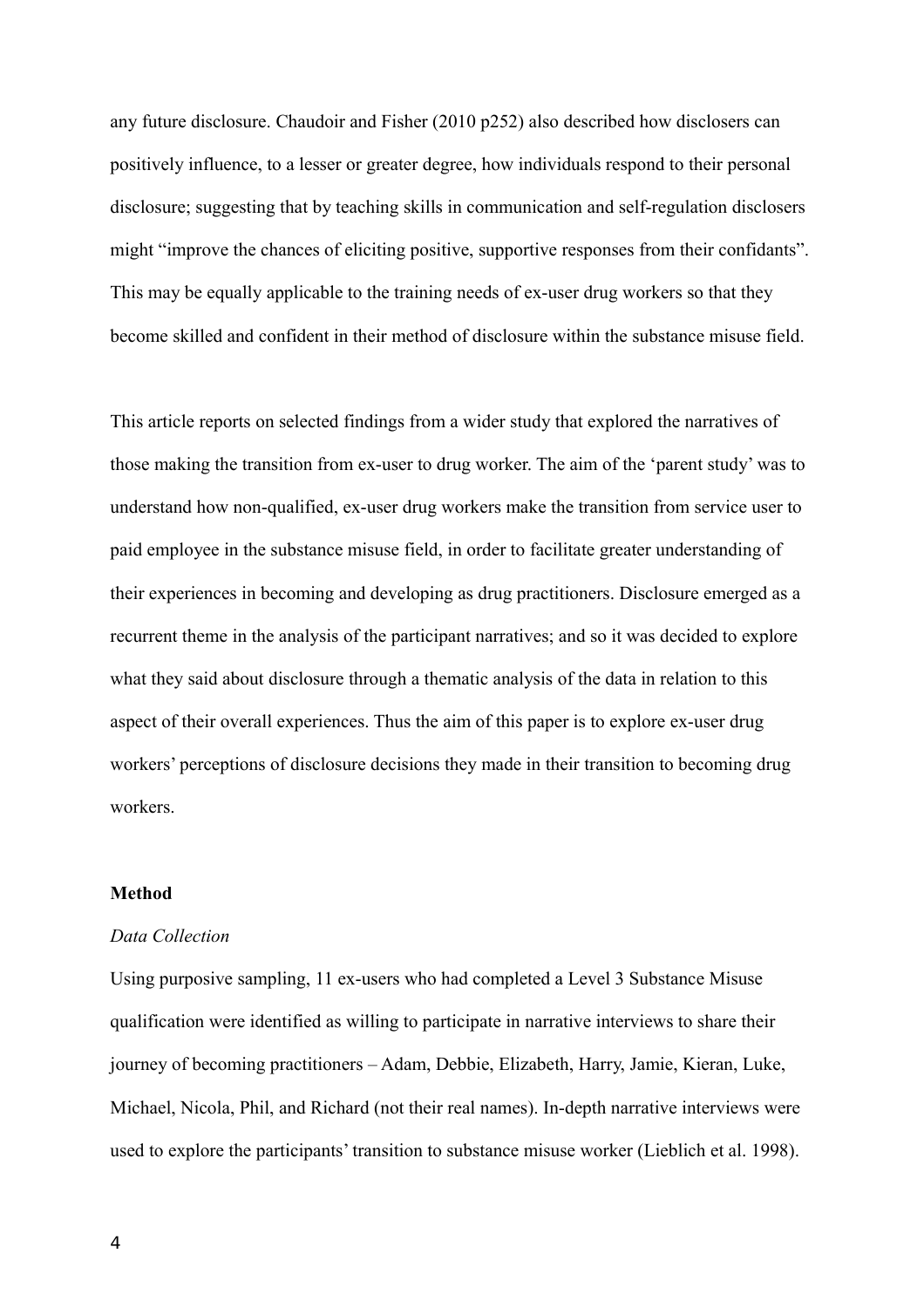Participants were interviewed twice, the dialogue recorded and transcribed verbatim before analysis.

When collecting narrative accounts, it is conventional to use either unstructured interviews to offer opportunities for participants to tell their story in their own words (Mishler 1999) or an interview schedule that will recede "into the background" as participants "set their own narrative agendas" (Gubrium 1993, p14). Like Mishler (1999) and Gubrium (1993) the authors wanted the participants to set their own agenda so a process-mapping technique was used for each participant to structure their story in their own way. Process-mapping is an approach the participants were familiar with – either through using them with their own drug worker, or with their own clients, and has an evidence-base in drug services through many U.S. & U.K. studies (Joe et al.1997; Carpenito-Moyet 2005).

Each participant was asked to undertake a 'process-mapping' exercise (an example has been provided in Figure 1) where participants chronologically 'plotted' their own story using postit notes, markers and flipchart paper, choosing topics they were comfortable discussing and that they felt best reflected their experience. The initial interview occurred alongside the 'process-mapping' exercise with a follow-up interview taking place at a mutually convenient time and place approximately 6-10 weeks afterwards to allow both the researcher and participant time to reflect on the process-maps (copies of their maps were sent to the participants straight after the first interview).

The participants decided themselves where to start their story; what information to include, for example, significant people, turning points, difficulties, opportunities, and so on. It was not expected that participants would be completely accurate in their recollection of dates but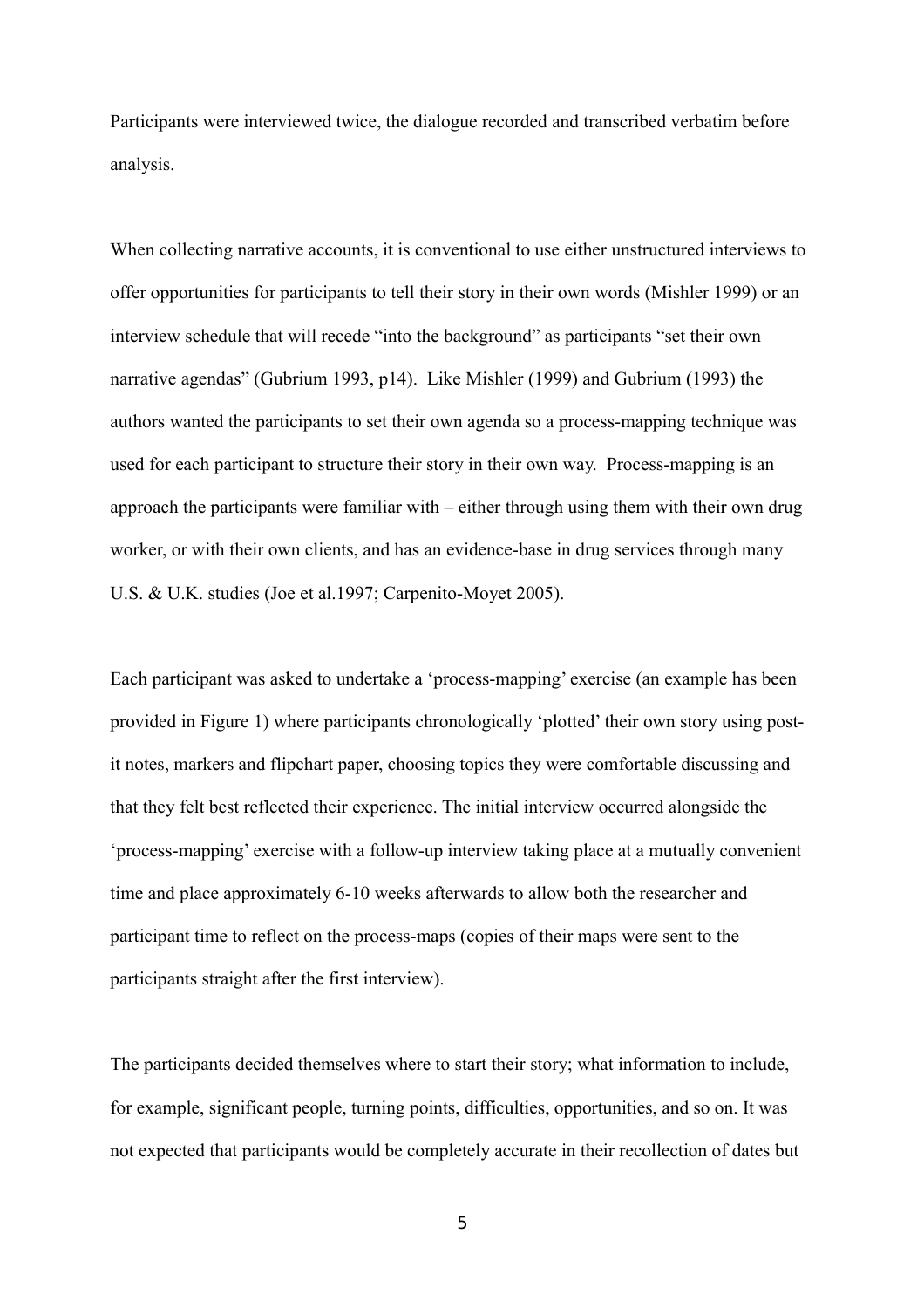that they would attempt to get things in the 'right order'. This was facilitated by the visual mapping so that as they remembered things they could move post-it notes to make space for additional events.

# **Figure 1. Example of a simplified process map - Jamie**

# *Data Analysis*

The following step-by-step approach to the analysis was adopted:

- $\Box$  Listening to taped recordings of the narrative interviews to hear the stories as a whole and get an overall impression of meaning and context
- $\Box$  Transcribing the recordings, making notes of initial interpretations, tone, pauses, and so forth.
- $\Box$  Listening to the tapes again in conjunction with reviewing the transcripts and process-maps, making further notes.
- □ Writing a summary 'story' of each narrative to capture its 'whole' (Gubrium 1993; Riessman 1993) before doing detailed thematic analysis through the use of holistic-content reading (Lieblich et al. 1998).
- $\Box$  Each participant's narrative was detailed using the table headings of 'narrative', 'initial impressions', 'interpretation' and 'initial theme' (Carlander et al. 2011; Lieblich et al. 1998).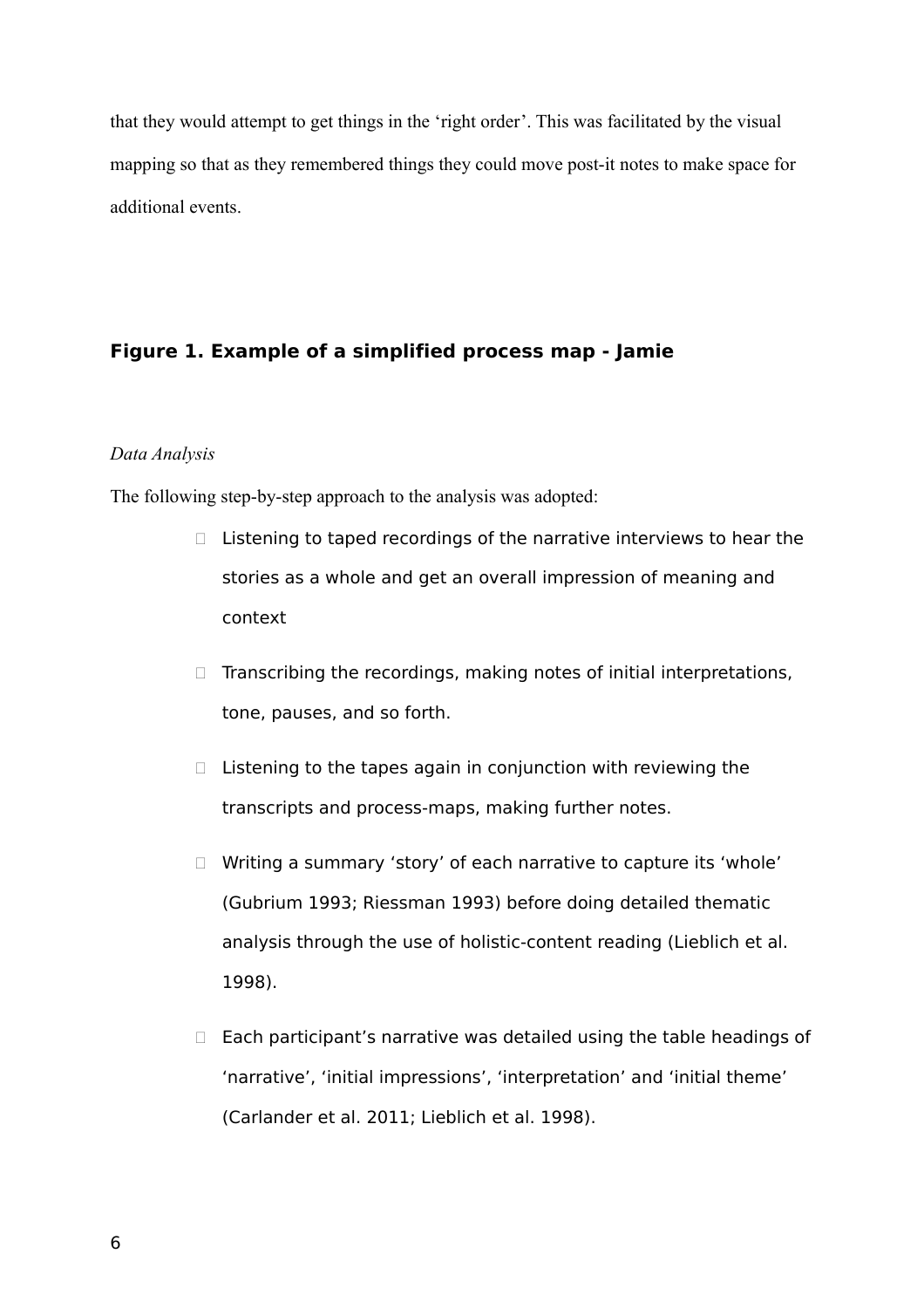$\Box$  Initial themes from each participant's transcription were collated and reviewed to identify emergent key themes (Lieblich et al. 1998; Riessman 1993).

The above step-by-step process has been described as if it is linear when, in fact, it is iterative and hermeneutical in its approach (Gadamer 1975, 1976), with constant reflection on the findings from previous stages of analysis (Crist  $&$  Tanner 2003). It is this reflexive process that facilitates a different understanding, for both researcher and participant, of the narratives co-constructed in this study (Gadamer 1975). As such, decisions regarding disclosure are likely to be affected by prior experience (positive and negative) of disclosure. The participants were asked to share the story of their journey of becoming a drug worker so that their stories are told from the point at which they are now, i.e., as drug workers. This influences the lens through which they see their past lives as drug users (Gubrium 1993). In focusing on themes of disclosure, each participant's story was revisited and their 'disclosure story' was extracted from their text as a whole.

# *Ethics*

Ethical approval was obtained from the Greater Manchester Central Research Ethics Committee (REC). To maintain ethical practice, consent forms were used and all identifying information anonymised through pseudonyms and the alteration of organisations, places, and so on.

#### **Results**

*Disclosure – guidance and support*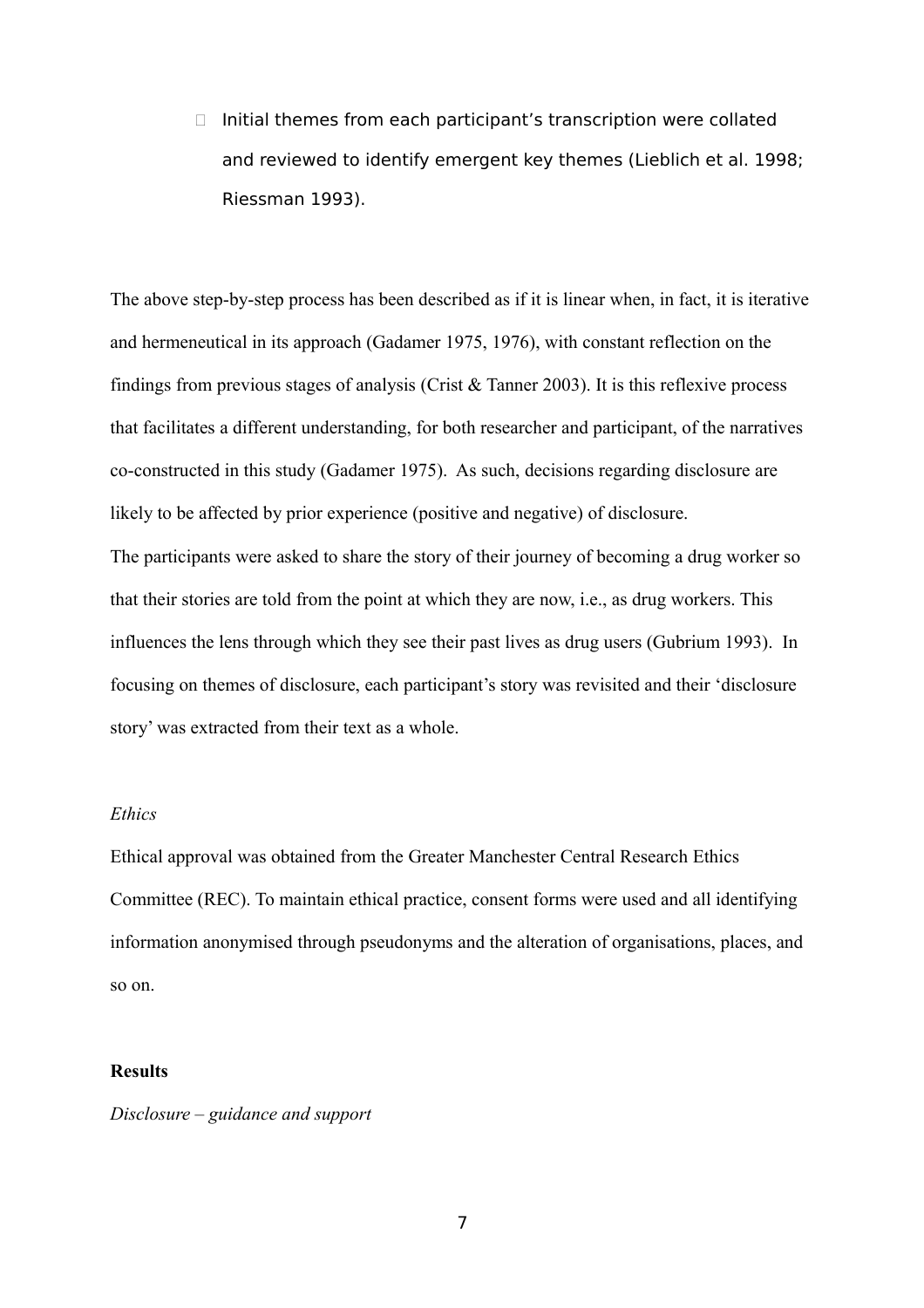Many participants discussed a lack of induction, training and supervision during their early days as volunteers or sessional workers – Adam, Debbie, Harry, Jamie, Elizabeth, Luke and Nicola all reported having little, if any, formal training, induction or supervision in their first volunteering role. This meant they had limited access to support to carry out their role, almost assuming that because they had been a substance user themselves, they would know automatically how to be a drug worker/volunteer. Only one participant, Luke, discussed having any guidance on disclosure during initial training and induction into his volunteering role. He was advised not to disclose as part of a wider "don't ask, don't tell policy". He did not, however, let his volunteer coordinator know that he had breached the agency's boundaries; leaving him no back-up within the agency if he had needed any guidance or support as a result of disclosure. Other participants, for example, Michael and Harry, felt that disclosure was a personal decision rather than an agency one.

#### *Selective disclosure decisions*

Most of the 11 participants had disclosed in their first volunteering or paid roles (Adam, Debbie, Elizabeth, Luke, Nicola, Phil) and in some cases they were volunteering or working in the same agency where they were in treatment so that their status as an ex-user was already known (Harry, Jamie, Michael, Richard). The only participant who stated he had never disclosed his status in either volunteering roles or paid employment was Kieran.

While this early disclosure or 'being out' about one's past drug use was the norm amongst the participants, there was a great deal of variety regarding: whether they continued to disclose once they moved into subsequent posts or had gained qualifications; how much they disclosed to colleagues, clients or both; and how they decided if disclosure 'felt right'. Adam, Luke and Phil, for example, all stated that they chose not to disclose their past use to colleagues in their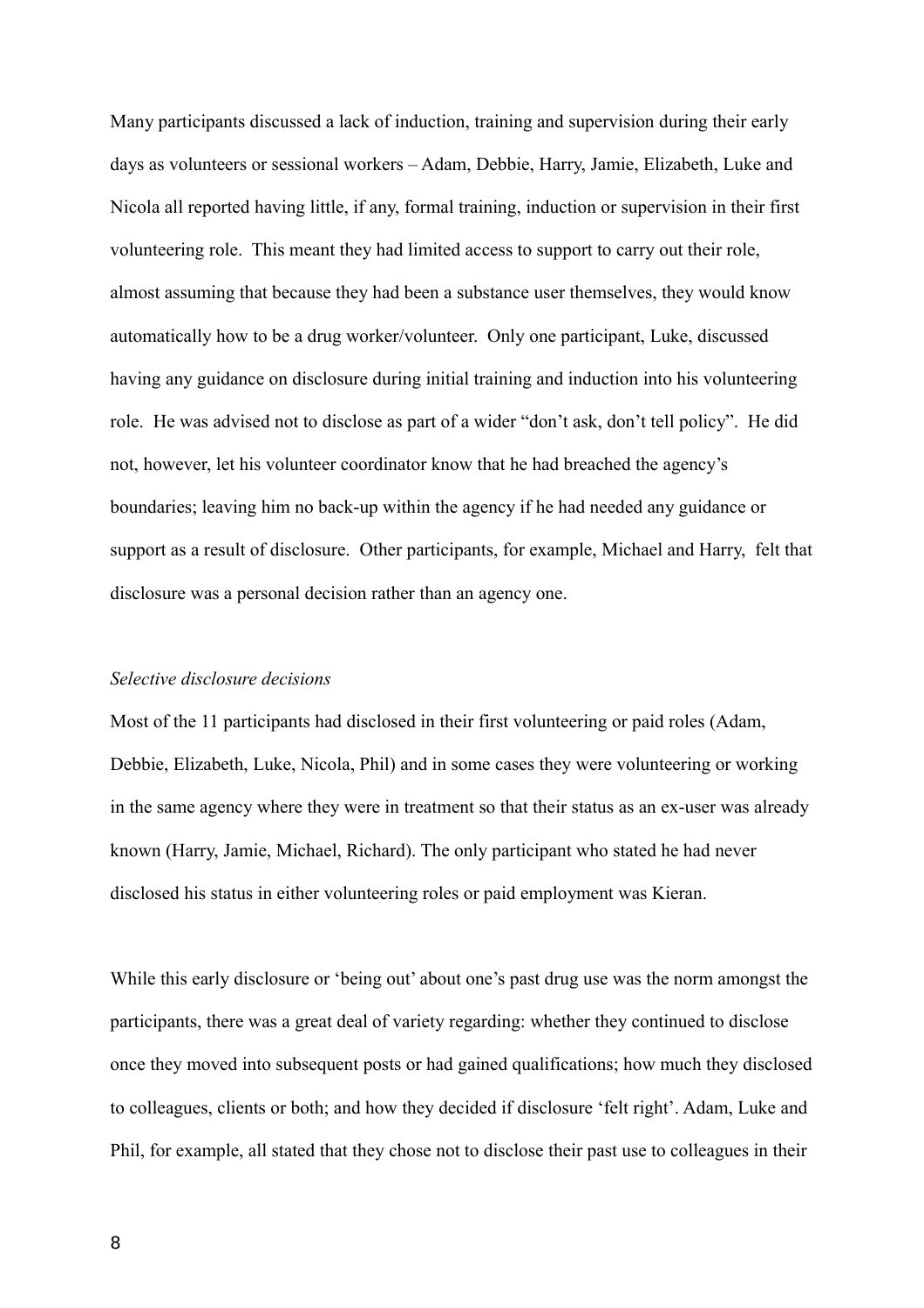second paid posts; although they would on occasion disclose to individual clients if it felt 'appropriate'. They cited a range of reasons for the decision not to disclose:

Adam: "I didn't want anyone to find out I'm an ex-user cos they might judge me... I wanted to be able to first of all, go into the job and, you know, not say I've got this because I used to be a service user. You know, I wanted to go in and prove that I could do the job without formal qualifications and then earn respect from my colleagues and be a valued member of staff".

Luke: "I don't think it's anyone's business".

Phil: "I didn't disclose here [statutory service], but there was no [pause], they didn't ask about it. From memory, there was nothing on the application form."

The above experiences reflect disclosure theories (Chelune 1979; Collins & Miller 1994; Derlega & Grzelak 1979; Derlega et al. 1993) where participants selected to whom they were comfortable disclosing, having assessed their perception of risk for themselves and benefit for the client. The extent to which they disclosed - "nothing too prying" (Luke) - sets the "ceiling" of their disclosure and not going above this (Derlega & Grzelak 1979, p163).

In reviewing the participants' disclosure narratives, it became apparent that some agencies had a 'norm' of disclosure whereas others did not. Some distinctions came from the 'status' of the service, for example, whether it was voluntary or statutory sector and how the participants felt about their role within each. Sometimes (in the case of Adam, for example) this was linked to the disclosure behaviours of others. Disclosure has been the norm in many alcohol and drug agencies, notably AA, and the advent of recovery Champions and the notion of visible recovery (Sinclair 2012) as inspiration has brought this issue to the fore again.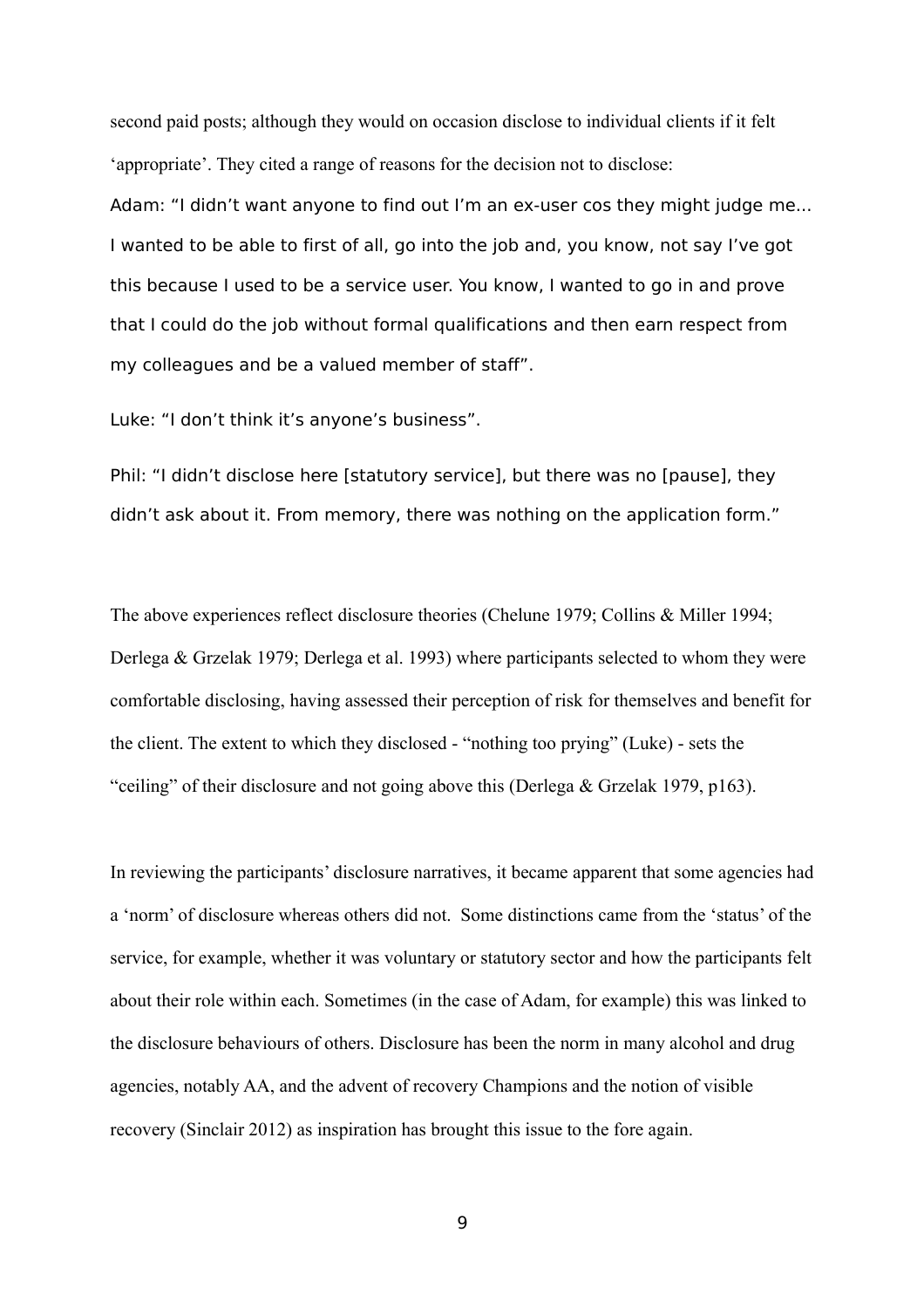#### *Disclosure – risks, rewards and reciprocity*

Richard was the only one in the sample who continued to work for the same agency where he was in treatment, having made the transition to paid drug worker through volunteering within the same setting. However, between his first and second interview, Richard was re-located to deliver his agency's groupwork programme in a new geographical location and within a multi-agency setting. This was the first time he had had to decide whether or not to disclose his past use:

"[I've not told my new colleagues] about my past. I've not said anything. It's just not come up, just not come up. I've told more of the clients. I'm more comfortable telling the clients than them [colleagues] for some reason."

For Richard, there was less perceived reward and more risks to disclosing to new colleagues in comparison with disclosing to clients where he had had prior positive experiences. For many years, Jamie was in a similar position to Richard as he volunteered and then worked for the same residential service where he himself was in treatment, meaning he was automatically 'out' about his ex-user status. Recently, however, he had worked in community-based services and stated:

"since I left the unit ... I've never divulged ... well, I have done if they've asked, I can't remember ever saying, I don't say, 'my name's Jamie and I'm an ex-user'. I never do it like that. They shouldn't ask, you know, but what's the point of telling lies?"

For both Jamie and Michael, there have been times when clients have guessed their background, for example, Michael said, "on occasion, they've come in and said, 'you're a user,' 'you're an ex-user'. And I'm like, 'who told you, then?' I won't deny it." This reflects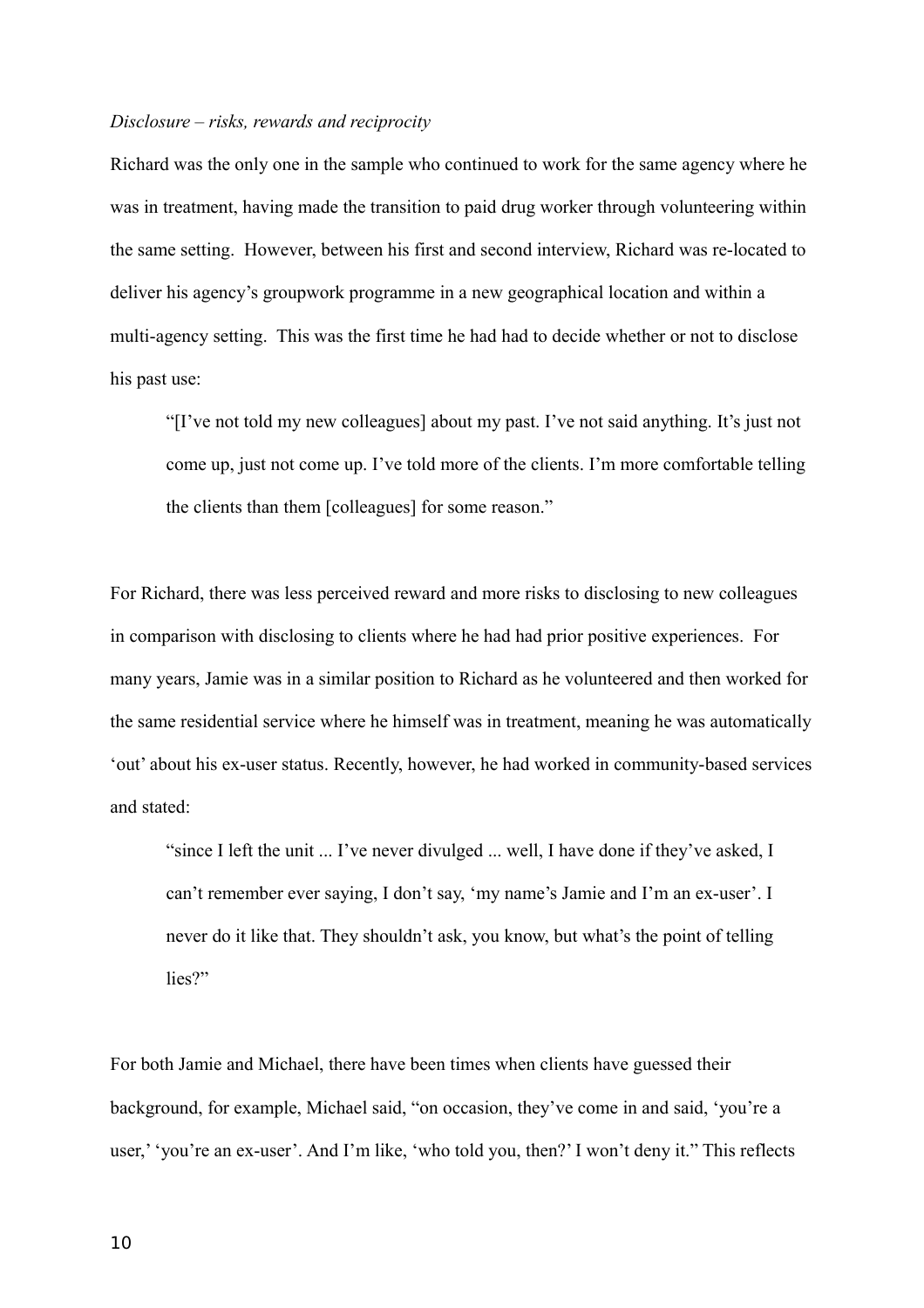the interactional nature of disclosure decisions and relates to the disclosure theory of reciprocity (Chelune 1979): where clients disclose their backgrounds, Michael and Jamie felt 'obliged' to respond honestly when asked about their own experiences. Such decisions to disclose were being made while Jamie also acknowledged that clients may be pushing boundaries by asking about his past.

Chelune (1979, p249) has argued that "disclosure begets disclosure" in all interpersonal relationships and that this can be the case in drug agency work. However, any disclosure should, Collins and Miller (1994) argue, be appropriate in terms of breadth and depth – too little disclosure and others (including service users) may not trust the drug worker; too much, and professional boundaries are compromised.

While Michael was comfortable disclosing his past drug use on application forms and in conversation with colleagues and clients: "I think the service users appreciate the views of an ex-user worker", Debbie was less comfortable discussing her past with colleagues and only disclosed to clients if they challenged her about not understanding their situation:

"I don't trust them [ex-colleagues] as far as I could throw them. I mean I was quite an open person but I don't think like that anymore. I don't tell people me past, cos you get judged. And in the end, if new clients came I never disclosed. I only disclosed if they came in saying, 'you don't understand, you ain't got a clue' and that's when I'd say, 'yeah, I do.' Otherwise I kept my mouth shut."

For Debbie, the perceived risk of disclosure is greater (especially with colleagues) than perceived benefits, even though there were occasions where she used her background to validate her role. Debbie was not the only one to have negative experiences relating to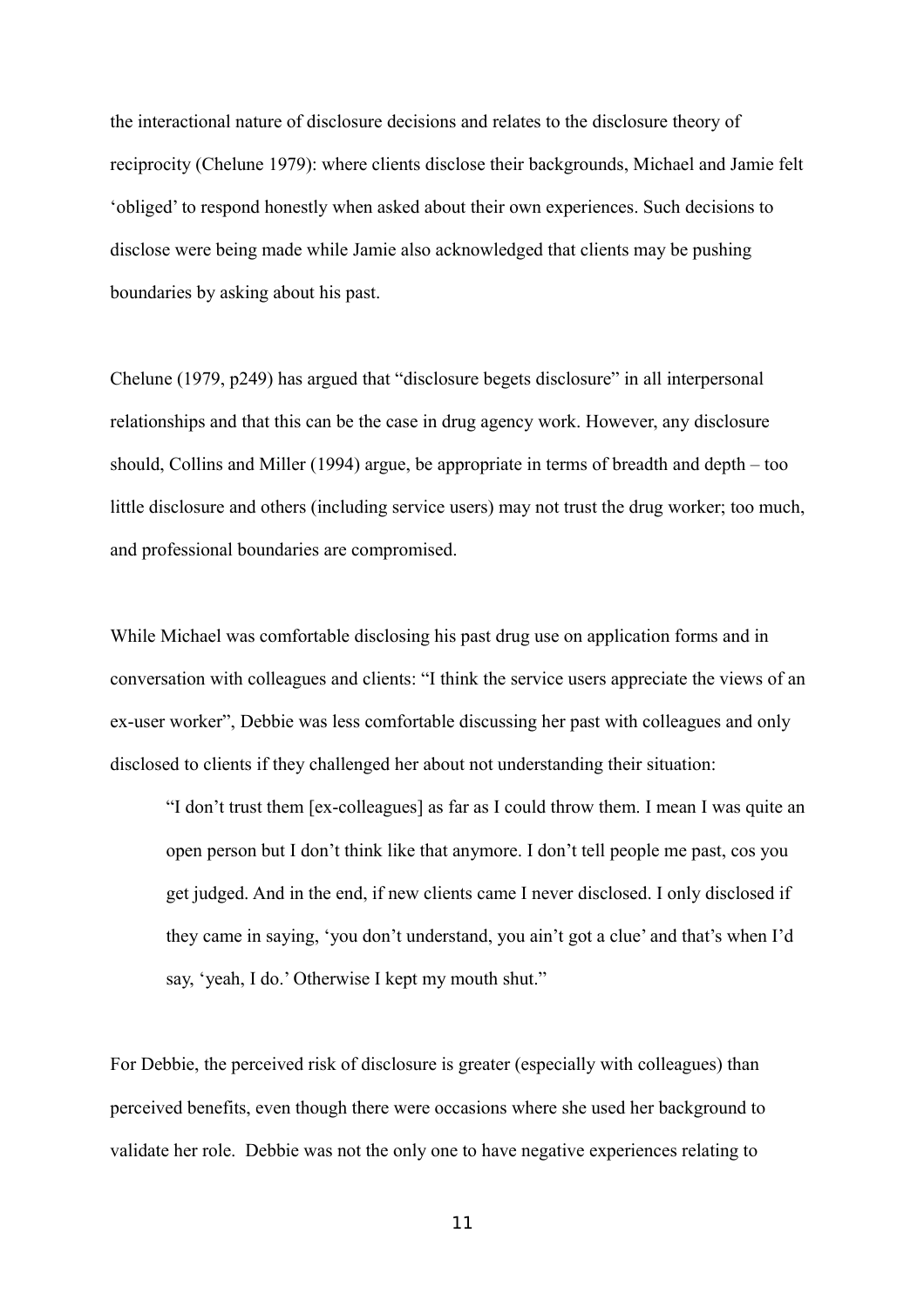disclosure. Elizabeth had a negative response to disclosing her past in her first volunteering role within homelessness services, deciding from then on not to disclose to either clients or colleagues - again, the risks outweighed the potential benefits. Others, for example, Harry spoke positively of the response he got when disclosing his past use, saying,

"I've never found any negativity. Em, I tend to find people judge you on your knowledge base and maybe the way you present yourself... that's what I've found. It isn't a problem, em, I think it's been positive."

Clearly, such prior experiences of disclosure – positive or negative - strongly influenced future disclosure decision-making (Chelune 1979; Derlega & Grzalek 1979). Even though Nicola did not experience any such difficulties as a volunteer she decided not to disclose her background once in paid employment, citing professional boundaries as the reason for this decision: "Well, you'd be breaking boundaries, aren't you, if you start talking about yourself and your past."

# *Disclosure decisions – in transition*

Decisions relating to disclosure were also affected by how far the participants had come on their transition journey. For example, Adam stated,

"First thing I used to say was, 'I'm an ex-user, I'm an ex-service user.' And that was, kind of, em, cos that was all I had. I didn't have any qualifications. That was … I felt like [sighs], I felt like I had to justify what I did".

Adam, however, felt even at this early stage in his drug worker career that disclosure held some risks with which he was not comfortable: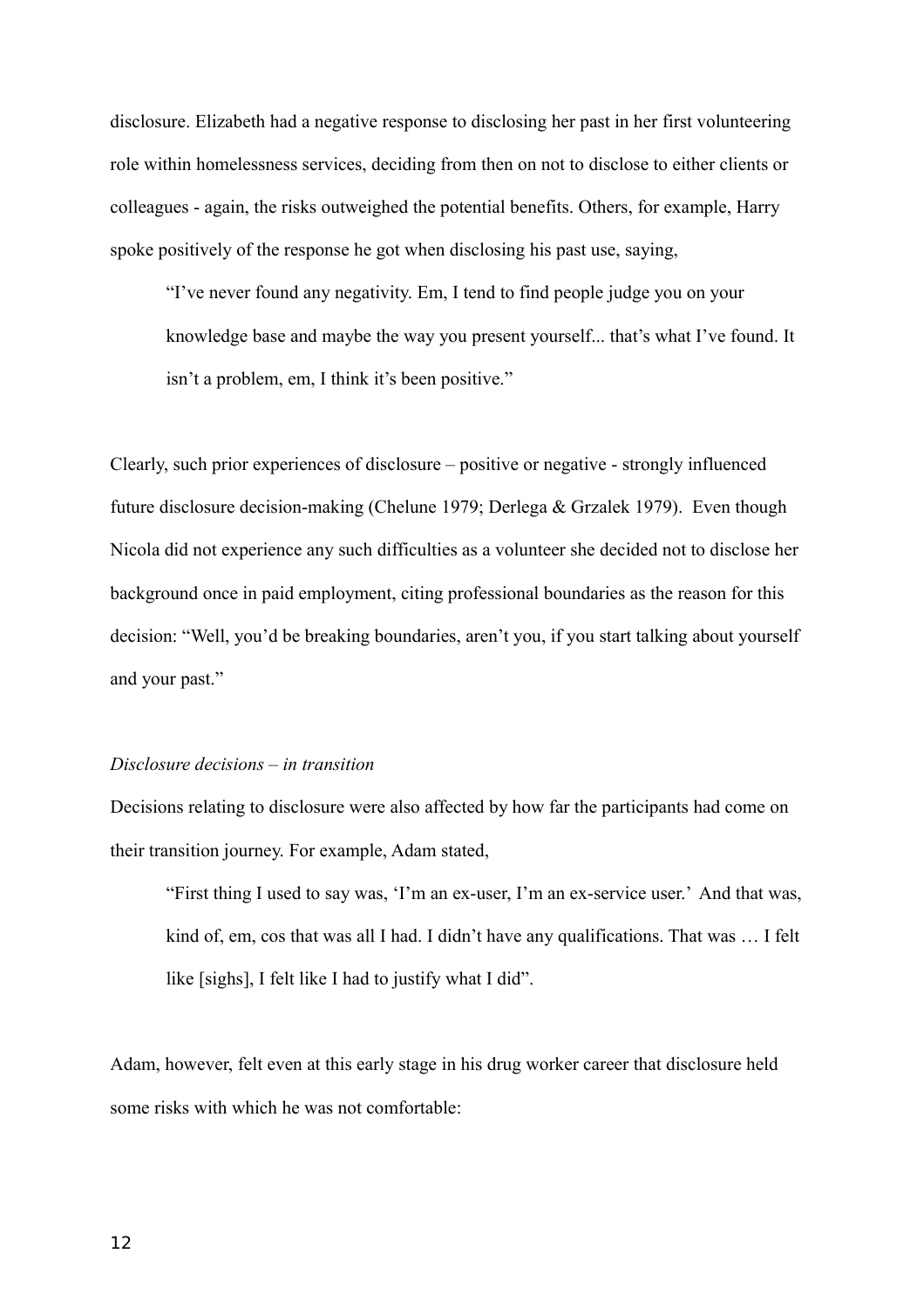"And I remember, like, some of the [clients] used to say to you and it felt like they were trying to, not entrapment, but, like, manipulate, you know. Asking, 'what did you do?' Try and get a bit personal, asking about me personal… they were pushing the boundaries and asking, like, you know, what I used to do and what experience… it felt then like being on dodgy ground."

This meant that when Adam gained a new post in the statutory sector, he "felt like I didn't want to use this badge of 'I'm an ex-user'... I wanted to see if I could do it on me own". Some ten years on, his views have become stronger and he asserts: "It seems a bit cringe-worthy to me, sometimes when people rely on this [ex-user] label" and Michael also implied that, in his opinion, there should be limits to the level of disclosure within the service setting by saying, "There is another chap here who discloses all the time, nah, bollocks to that." When applying for jobs, Michael disclosed his background, especially in early applications:

"I just say I'm in recovery myself. Em, yeah, that's something, I might not need to do that now. Is it a selling point? [pause] Yeah, it is. I'd probably do it [disclose]. Em, but it'd be very brief."

The perceived need to disclose appears to have reduced as the participants became more experienced as drug workers, and particularly after gaining qualifications. For example, Harry said,

"I don't want to wear the tag of ex-service user either really, you know, cos I'd like to think I'd have made a pretty good worker even if I hadn't been a service user."

#### **Discussion**

#### *Disclosure guidance*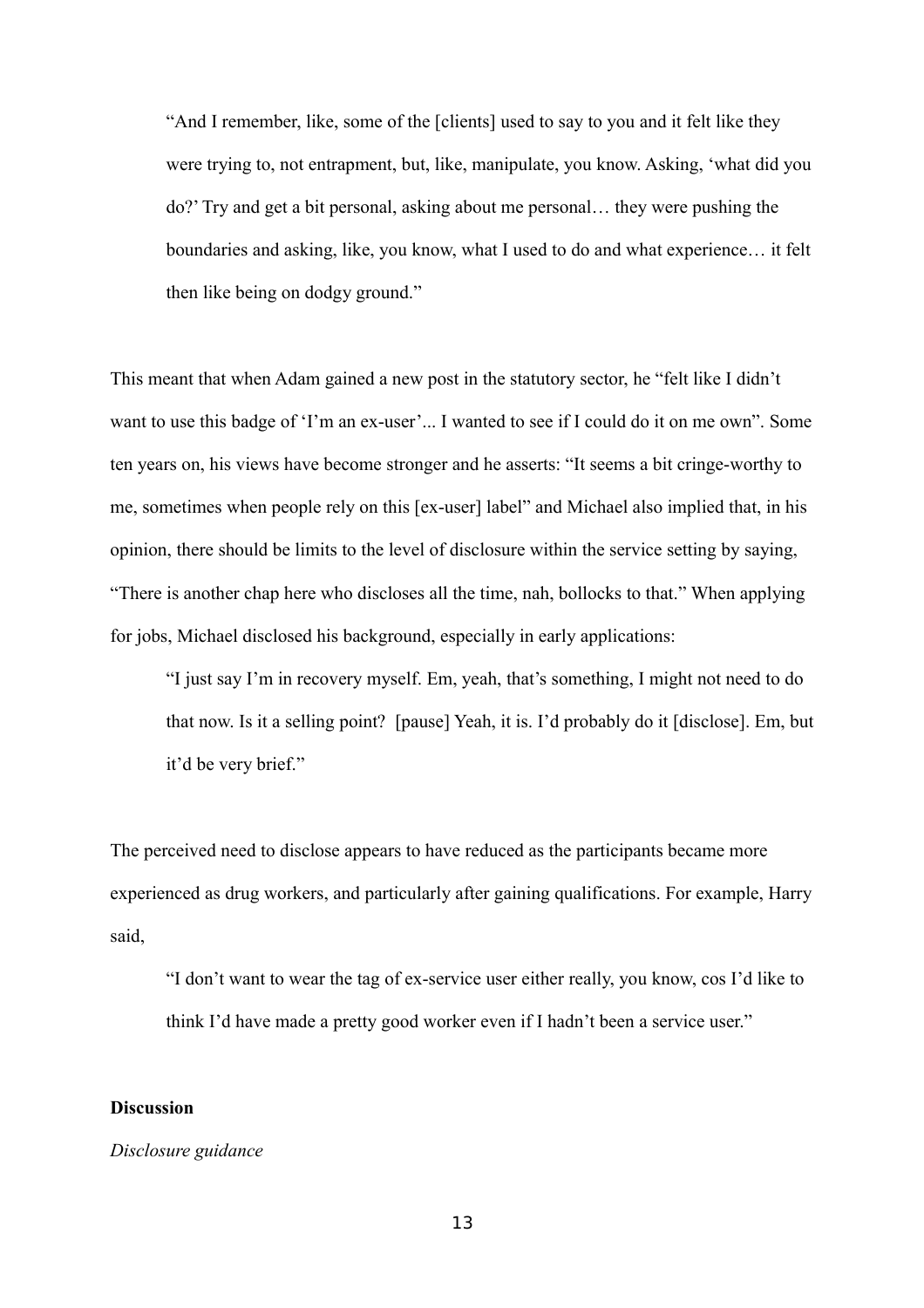The lack of disclosure guidance constitutes a significant gap in the induction programme for all substance misuse practitioners. Service providers seemed to assume ex-users (or, indeed, any other drug worker) automatically know what and how to disclose safely. What became apparent from the participants' experience of disclosure was that there was no obvious right or wrong answer to disclosure dilemmas. Some participants related tales of responding to personal questions as a 'knee-jerk' reaction or on the basis of 'gut instinct' without considering the implications of such disclosure. Without forethought any disclosure intervention remains unplanned, and without understanding underpinning theories and principles of disclosure the practitioners do not have access to an evidence-base. Almost all other interventions offered within drug treatment are part of a 'plan', for example, a care plan or recovery action plan. If we are to consider disclosure as an intervention (and the authors consider it to be so) then disclosure decisions need to be better planned and have a clear rationale for the disclosure or non-disclosure decision.

# *Disclosure and identity*

Another factor to consider within the context of drug services is the link between disclosure and professional identity. What personal information volunteers or workers disclose influences how they see themselves and are seen by others, that is, their identity is formed and re-formed through their interaction with others. Through disclosure, including about past substance use, ex-users are interacting with their clients in narrative form, telling their substance use and/or recovery story. In doing so, they select which stories to tell; how much of the story to tell; and who to tell. Of the participants who did disclose, the stage of their transition journey influenced these factors; meaning they were more likely to disclose their past substance use earlier in their journey than later, for example, this was true for Adam and Phil. This suggests that at this stage, these volunteers and practitioners saw their identity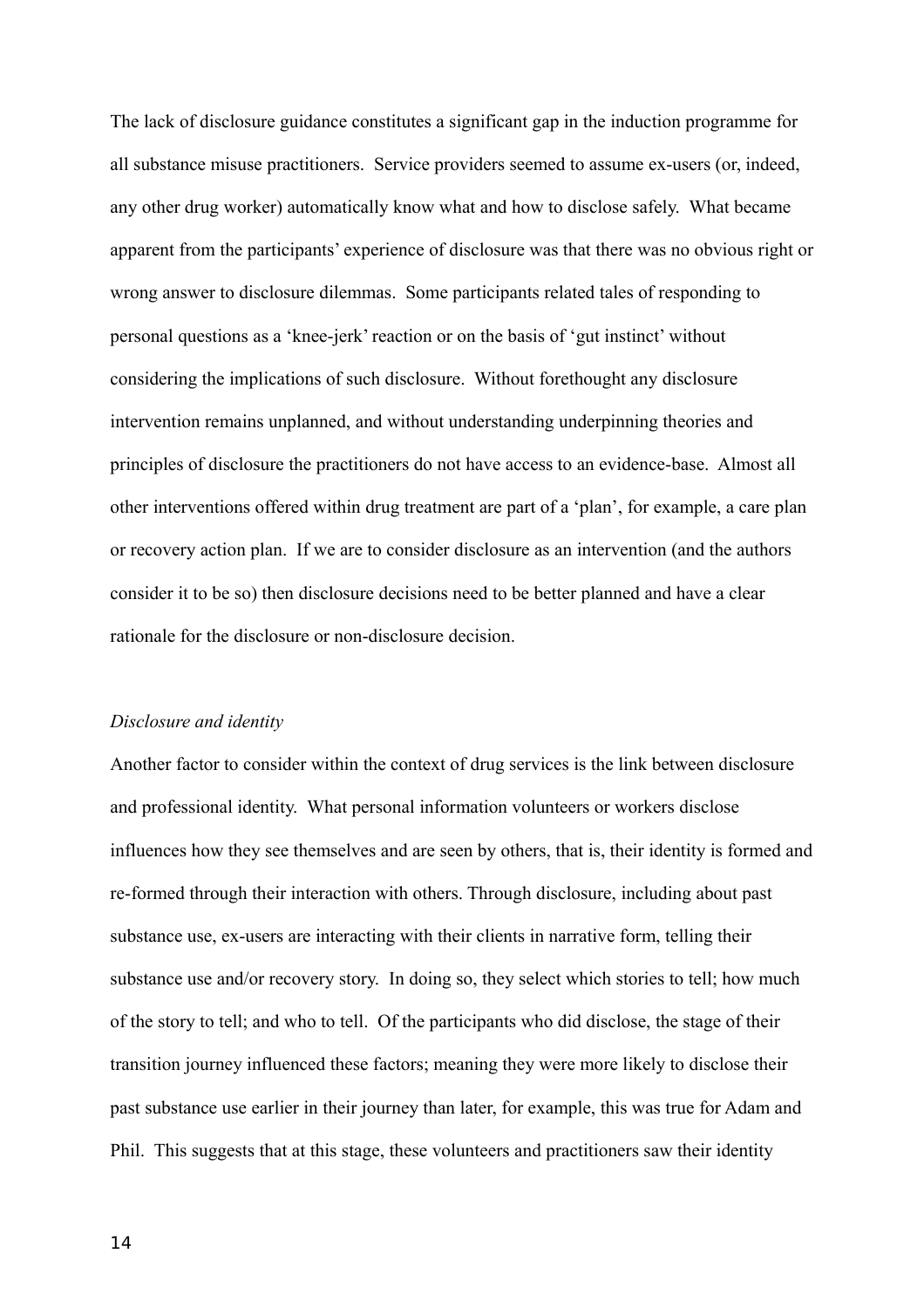more strongly in terms of ex-user than professional worker. As disclosure is more likely in the early stages when ex-users are closer to their own recovery experience (before ex-users have developed further experience and confidence), they are potentially more vulnerable to negative disclosure responses and consequences.

#### *Disclosure boundaries*

For some participants, there was no decision to make in their first volunteering or paid role because their identity as an ex-user was already known, for example, Jamie and Debbie. They could not 'take back' the information once it was 'out there' but they could decide how much detail to go into when discussing it with individuals or groups of clients. Michael made an interesting point in his narrative by distinguishing between 'disclosing' and 'identifying'. He made it clear that he was comfortable with 'identifying' himself as an ex-user with clients and colleagues but he did not feel the need to disclose any further details. The 'ceiling' for his disclosure was set. Others, like Elizabeth, Nicola and Kieran saw any personal disclosure as inappropriate and transgressing professional boundaries. The participants found their own balance by implementing boundaries to keep themselves safe while also utilising their personal experience as ex-substance users to act as a source of inspiration and hope.

#### *Disclosure and privacy*

There is a balance to be struck between disclosure and privacy. Disclosing too much information, too soon, in an inappropriate context, or to someone who does not want to hear that disclosure or who would misuse personal information, can carry negative consequences for the discloser and/or the recipient. Disclosing too little information, being defensive or failing to disclose when such an intervention would be appropriate can also carry risks and potentially undermine the developing professional relationship between worker and client.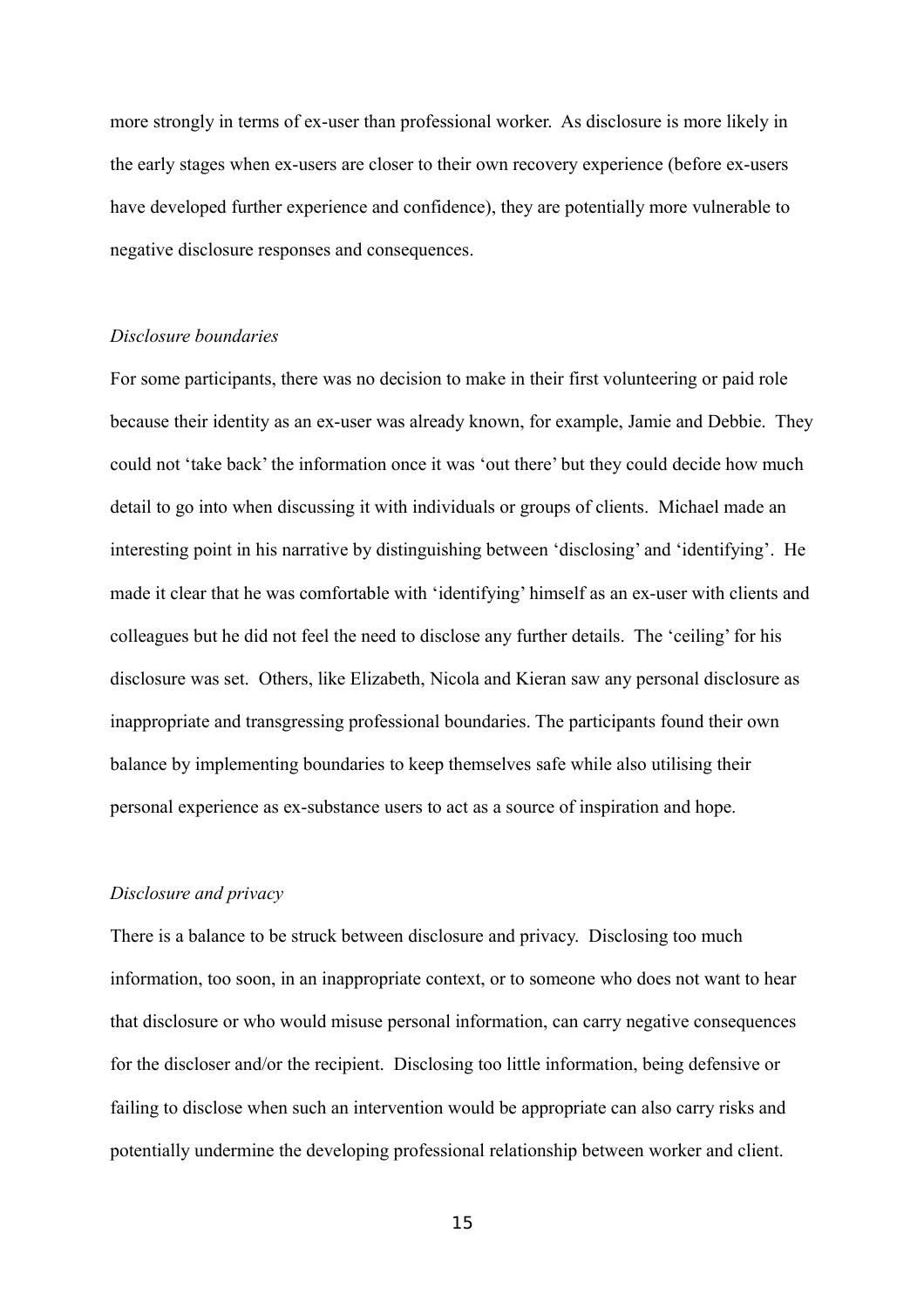Disclosure does not always mean that a boundary has been crossed. Many participants had experience of managing disclosure balance decisions; of working out how much information was appropriate to disclose. For example, Richard learned to only disclose "snippets" as any further disclosure might cause the clients to "switch off". However, it is not just the needs of the clients that should influence whether or not disclosure is appropriate; it is also the needs of the volunteer or worker. Each individual has their own views of what they are and are not comfortable disclosing; their own perceptions of risks and benefits associated with disclosure.

It must also not be assumed that just because they have disclosed their status when interviewed for their post or to selected colleagues, that they are happy for all colleagues and clients to know their background or that they are obliged to go into details. As Luke put it, "You don't need to know which drugs I used, you don't need to know how I funded my habit, you don't need to know how I got drug free". It is the individual's information to share (or not), rather than the agency for whom they volunteer or work. Certainly, Luke concluded that, "it's up to me, isn't it, at the end of the day?"

#### *Decision-making principles*

Participants varied in their approaches to disclosure and identified a number of factors which impacted on their decisions. These included career stage, employer, relevance to clients and previous experiences of disclosure.

It has been suggested that self-disclosure is linked to individuals' desire to be liked by others (Collins & Miller 1994). What this implies for the participants in this study is that they may be seen more favourably by their clients if they disclose their own past use, in comparison with either ex-users who choose not to disclose or non-ex-user drug workers. However, this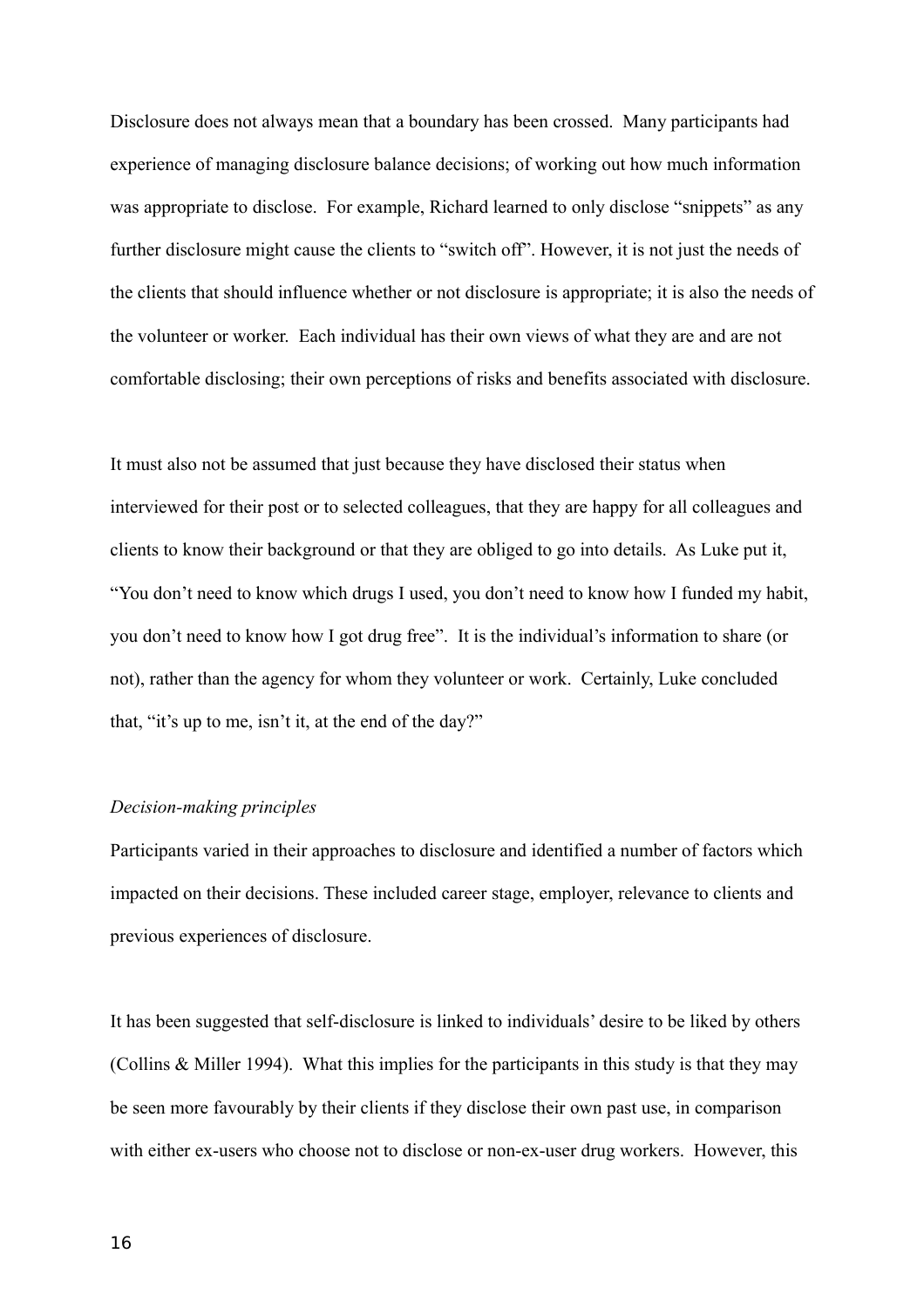does not suggest that disclosure (including for the participants in this study) is always appropriate, so being "selective about to whom to disclose" (Collins & Miller 1994, p459) becomes the norm, as does how much to reveal and when. This was certainly true for Adam, Luke and Phil, for example, who all referred to their selective decision-making processes. According to Collins & Miller 1994, disclosing too little information may cause suspicion (Jamie and Michael both expressed concerns about this); while disclosing too much may leave the worker vulnerable (Adam and Debbie shared such experiences), boundaries compromised (Nicola felt strongly about the importance of maintaining such boundaries while Phil had witnessed poor professional practice regarding boundaries in his first paid post), or the client overwhelmed (Richard had observed another colleague whose level of selfdisclosure had a negative impact on clients' involvement in group work). The participants (for example, Elizabeth) talked of disclosure decision-making as "risky" (Collins & Miller 1994, p466), suggesting that, when deciding whether or not to disclose, or how much to disclose, individuals assess the potential rewards and risks of sharing before any disclosure, as "once we disclose, we can't take it back" (Collins & Miller 1994, p471). Within the context of both personal and professional relationships, many individuals in this study set boundaries regarding their breadth and depth of disclosure, depending on the nature of their relationships (Derlega & Grzelak 1979).

While self-disclosure can be beneficial for both teller and recipient (Derlega et al. 1993), it is also possible that individuals "use self-disclosure for social control, selectively presenting information about ourselves to create a good impression" (Derlega et al. 1993, p3). Certainly, this was referred to by some participants in terms of breaking down barriers and letting clients know they understood the clients' situations through having similar experiences. Therefore,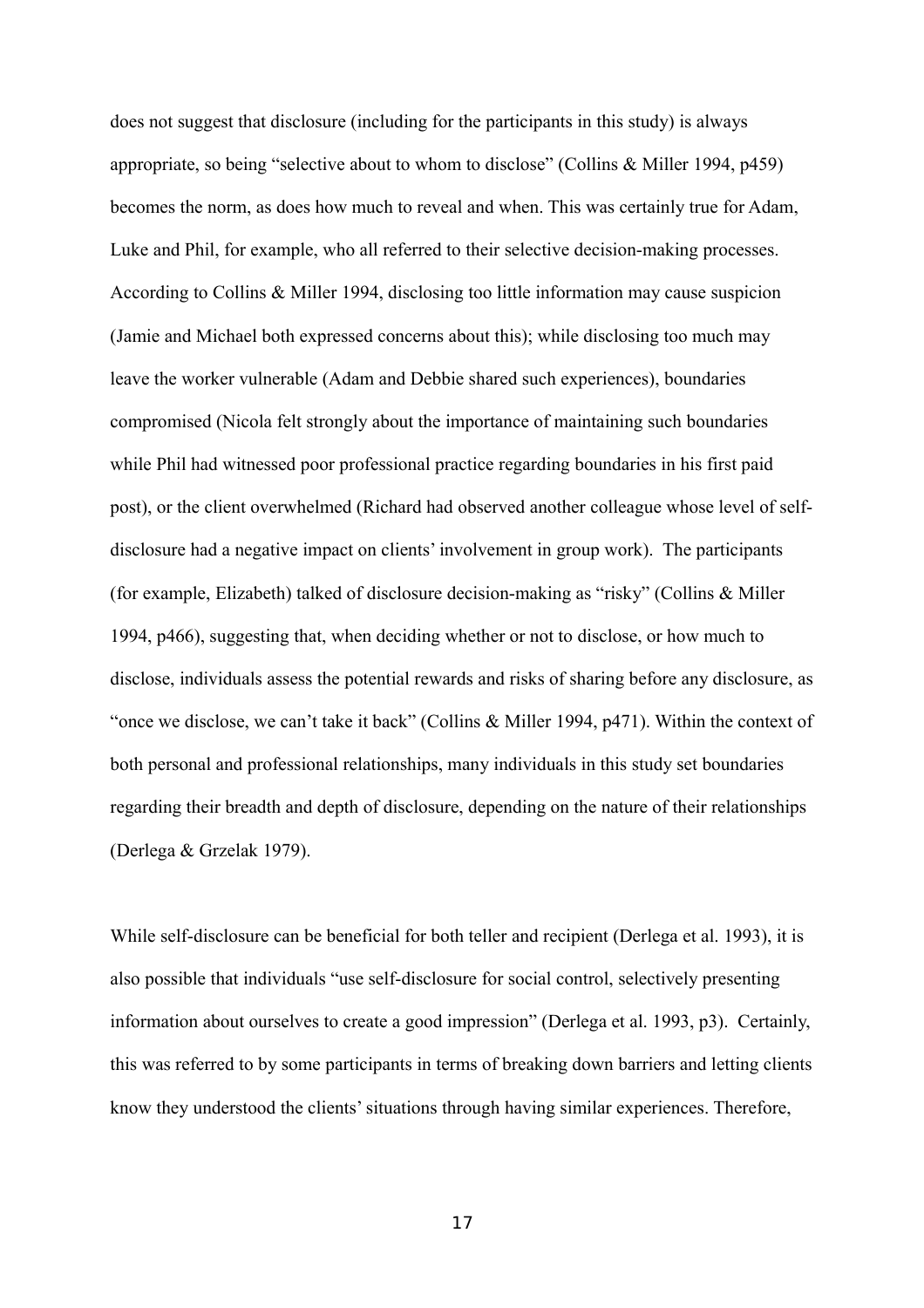the relationship can be seen as "*mutually transformative*" (Derlega et al. 1993, p6), so the worker gains from the interaction as well as the client.

The conclusion reached for most of the participants in this study appears to be that "[a]lthough self-disclosure about sensitive topics may pose risks, sharing this information with an appropriate disclosure recipient can be beneficial" (Derlega et al. 1993, p87). But, how do ex-user drug workers make such decisions and what support is available to facilitate confidence in such disclosures within the context of the substance misuse field? Omarzu's (2000, p197) ideas on "subjective utility versus subjective risk" as part of the decision making process is useful here. Risk assessment around disclosure on the part of the ex-user is based on a cost-benefit analysis, something which could be explored in drug worker induction training.

#### *Reflective practice*

Although not specifically reported in this way by the participants, such decision-making about disclosure appears to involve a degree of reflective practice, or as Derlega and Grzelak (1979) term it, "critical self-evaluation" (p. 157), whereby each person reflected on their past experience as a substance user and what responses they got from previous disclosure (Chelune 1979). This determines their present and future decisions about what and how much to communicate to others, for example, Elizabeth with her negative experience of selfdisclosure, reduced any sharing of information regarding her past substance use, whereas, Harry, with his positive responses to disclosing his past use, maintained a high level of disclosure to both clients and colleagues. How they therefore view themselves as an ex-user drug worker, or feel they are perceived by others, is strongly influenced by such disclosure experiences and reflective practices.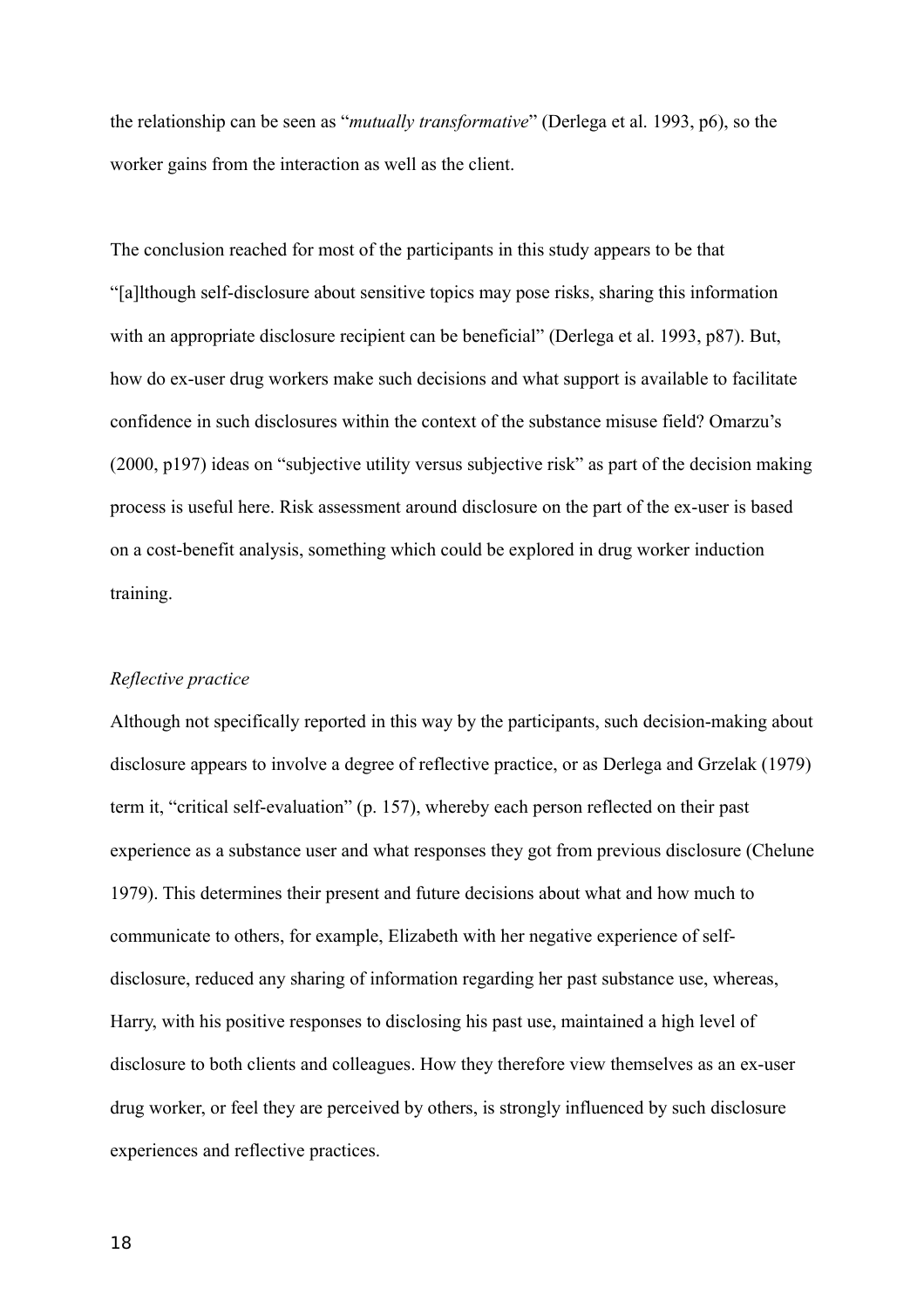# **Conclusions and recommendations**

There is a lack of opportunities for ex-users to tell their transition narrative alongside their recovery narrative. Many participants were well-versed in their story of substance use and treatment but, for some, this was the first time they had narrated their later transition experiences. The participants had, however, made a range of disclosure decisions in their working lives in terms of how much they disclosed and in what context. While there is not necessarily a 'right or wrong' to disclosure, it is apparent that this personal decision-making lacks guidance and support within the context of substance misuse services. This gap potentially leaves ex-users vulnerable if they do not find an appropriate level of disclosure to suit themselves, their clients and the service where they work/volunteer. The following recommendations aim to balance the importance of narrative disclosure in enabling ex-users to act as role models with the need to assist ex-users in selective disclosure decision-making so as to safeguard their own and their clients' wellbeing:

- Ex-substance users need to be offered more opportunities and support to tell their 'later' transition stories, not just their recovery narratives as this will enable them to act as role models and inform other ex-users about later-stage transition processes.
- There should be no 'set' rules regarding whether or not an individual discloses their past substance use with disclosure being considered as a complex decision-making process not a simple 'yes' or 'no' decision. Instead, guidance and training should be offered regarding disclosure for all staff and volunteers from their earliest contact (induction) with the service, for example, how to get the most out of disclosure, managing responses to disclosures, selective disclosure, how to set a disclosure 'ceiling', reflecting on disclosure decisions, disclosure goals, pros and cons,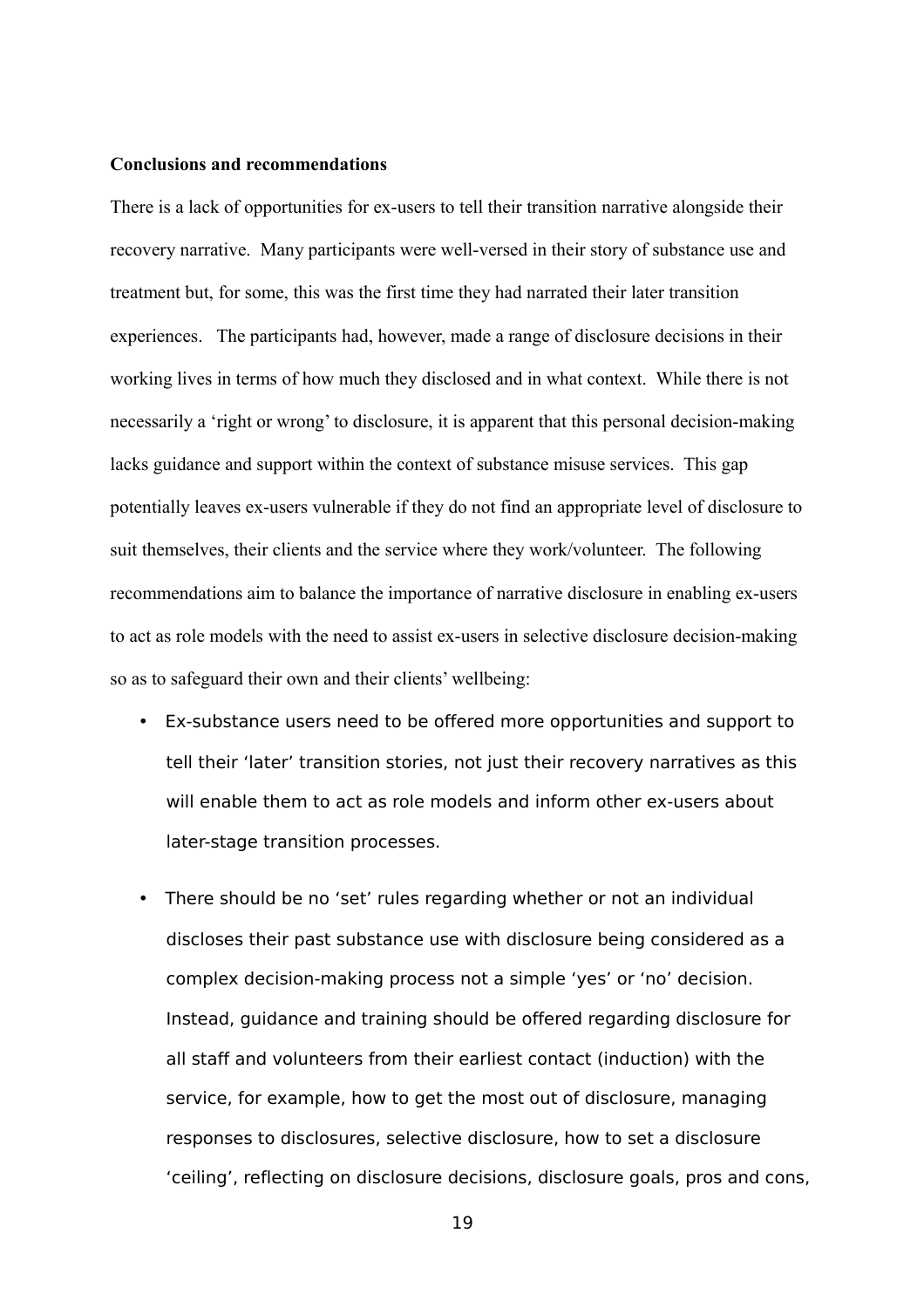risks and benefits, professional and personal boundaries, confidentiality and privacy.

- Disclosure should be considered to be an intervention in its own right with a clear evidence-base, goals and rationale for utilising this intervention. This will enable drug workers to optimise the effectiveness of disclosure decisions.
- Disclosure should be explored as part of a wider discussion regarding professional and personal boundaries to keep both service users and volunteers/workers safe.

The authors set out to identify areas for practice improvements and feel the above recommendations, if adopted, will facilitate this, not only for local practice but for a range of service providers. We also hope ex-user drug workers and potential ex-user drug workers will read and reflect on this study to influence their own ambitions, transition journeys, disclosure decisions and professional development.

The authors feel this study to be especially pertinent at this time as many substance misuse services are currently recruiting 'Recovery Champions' from within the ex-user population, welcoming applications exclusively from ex-users, the result of which is 'disclosure by default' as all colleagues and clients will know they are ex-users from the definition of their role. While 'Recovery Champions' are a welcome addition to the employment opportunities for ex-users, there may be implications for their confidentiality, identity and professional relationships that have yet to be considered.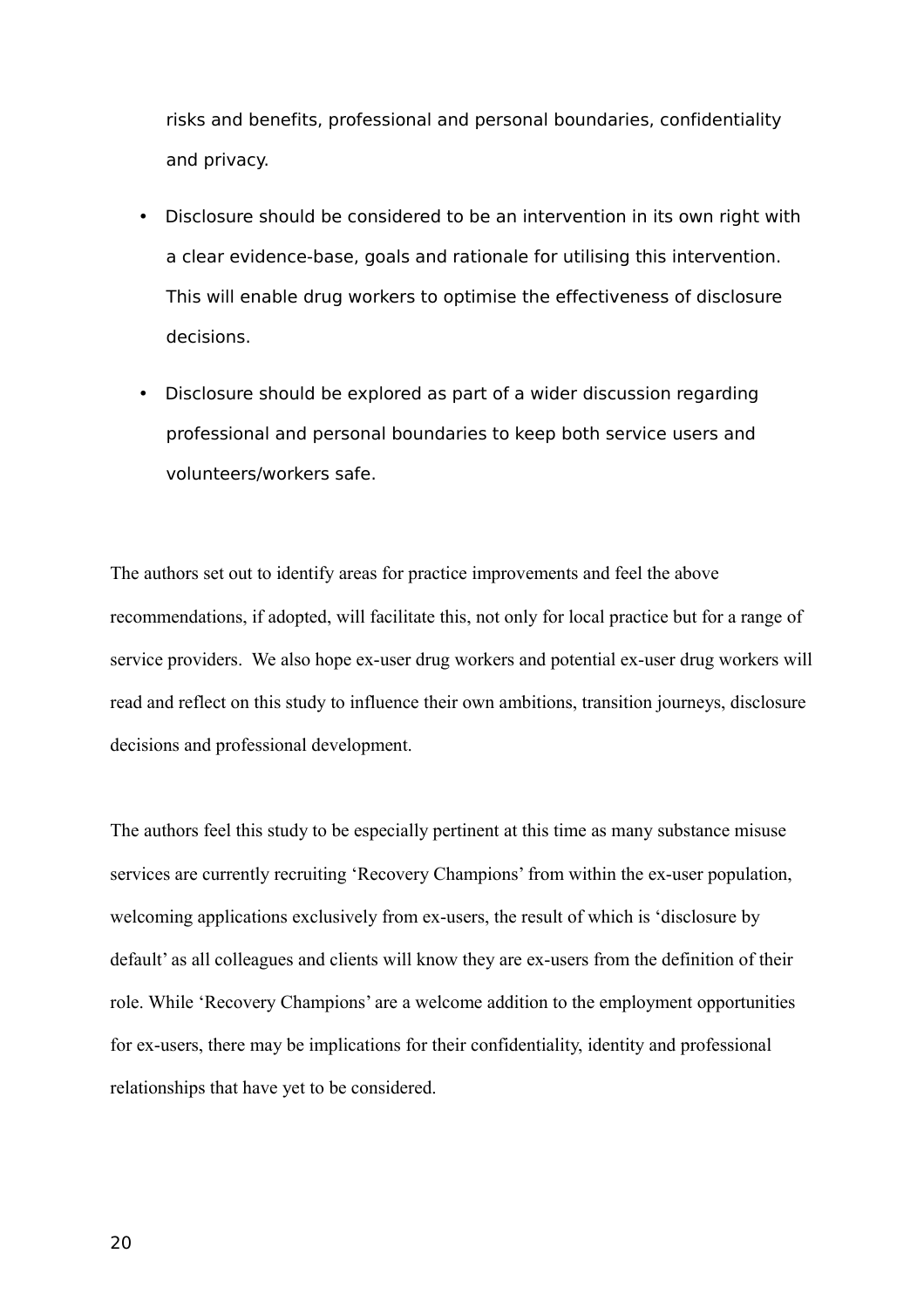**Acknowledgements:** The authors would like to thank the participants for their input to this research by sharing their experiences.

# **References**

Addenbrooke M. (2011). Survivors of Addiction. London: Routledge.

Carlander I., Ternestedt BM., Sahlberg-Blom E., Hellstrom I., & Sandberg J. (2011). Four aspects of self-image close to death at home. Int J Qual Stud Health Well-being, 6(2), 5931- 5945.

Carpenito-Moyet LJ. (2005). Nursing process and concept mapping. London: Williams & Wilkins.

Chaudoir SR., & Fisher JD. (2010). The disclosure processes model: Understanding disclosure decision-making and post-disclosure outcomes among people living with a concealable stigmatized identity. Psychological Bulletin, 138(2), 236-256.

Chelune GJ. (1979). Self-disclosure: origins, patterns, and implications of openness in interpersonal relationships. San Francisco: Jossey-Bass.

Collins NL. & Miller LC. (1994). Self-disclosure and liking: a meta-analytic review. Psychological Bulletin, 116(3), 457-475.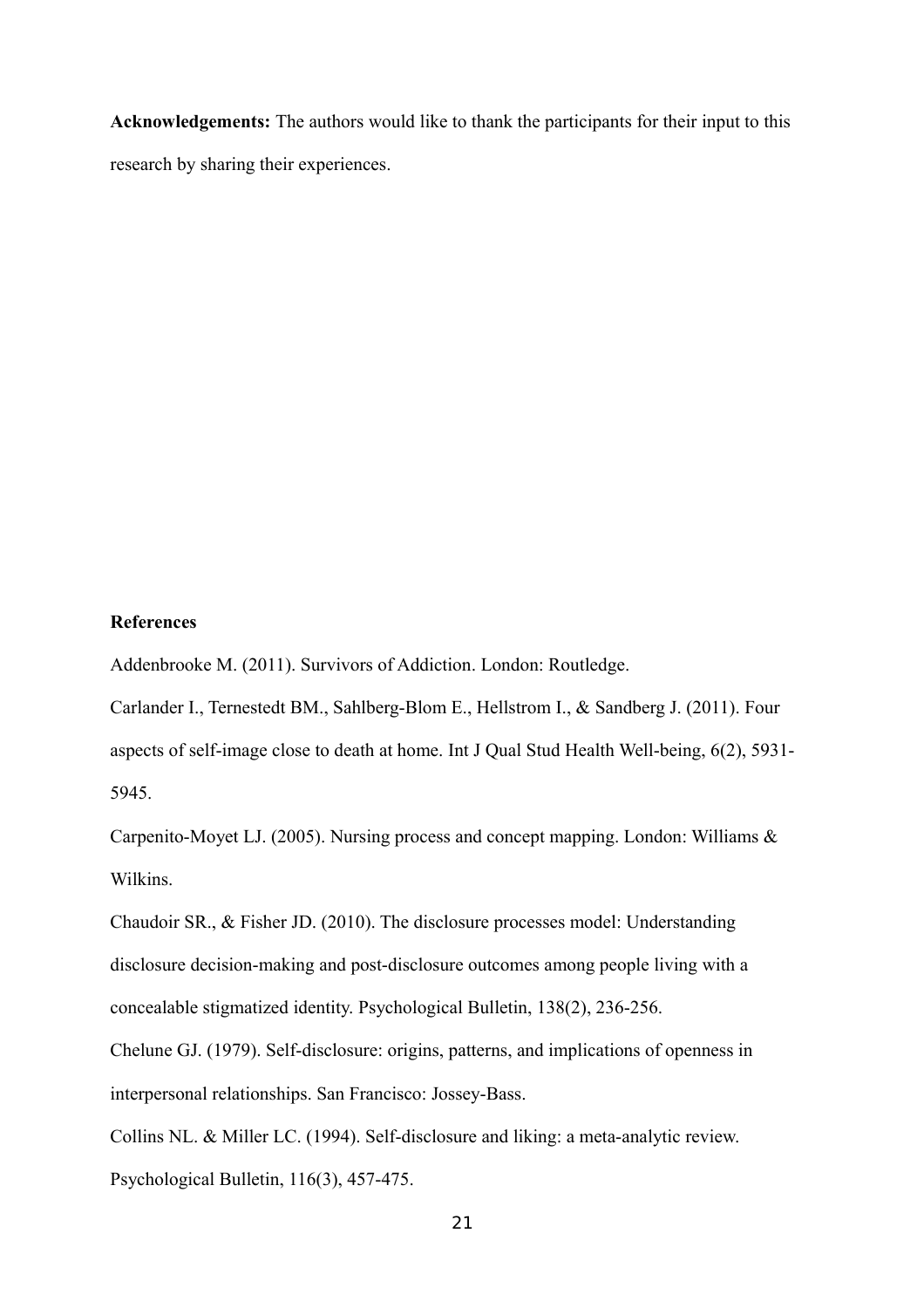Crist JD., & Tanner A. (2003). Interpretation/analysis in hermeneutic interpretive phenomenology. Nursing Research, 53(3), 202-205.

Derlega VJ., & Grzelak J. (1979). Appropriateness of Self-Disclosure. In Chelune GJ. (Ed.), Self-disclosure: Origins, patterns, and implications of openness in interpersonal relationships. San Francisco: Jossey-Bass.

Derlega VJ., Metts S., Petronio S., & Margulis ST. (1993). Self-disclosure. Newbury Park: Sage Publications.

Gadamer HG. (1975). Truth and method (2nd ed.). London: Continuum.

Gadamer HG. (1976). Philosophical hermeneutics. Berkeley: University & California Press.

Gubrium JF. (1993). Speaking of life: Horizons of meaning for nursing home residents. New York: Aldine De Gruyter.

Hurwitz B., Tapping C., & Vickers N. (2007). Life Histories and Narratives of Addiction. In Nutt DJ., Robbins TW., Stimson GV., Ince M. & Jackson A. (Eds.), Drugs and the future: British science, addiction and society. Burlington: Academic Press.

Jason LA., Olsen BD., & Foli K. (2008). Rescued lives: The Oxford House approach to substance abuse. New York: Routledge.

Joe GW., Dansereau DF., Pitre U., & Simpson D. (1997). Effectiveness of node-link mapping enhanced counseling for opiate addicts: A 12-month posttreatment follow-up. The Journal of Nervous and Mental Disease, 185(5).

Lieblich A., Tuval-Mashiach R., & Zilber T. (1988). Narrative research: Reading, analysis and interpretation. London: Sage Publications.

Mishler EG. (1999). Storylines: Craftartists' narratives of identity. Cambridge: Harvard University Press.

Omarzu J. (2000). A disclosure decision model: Determining how and when individuals will self-disclose. Personality and Social Psychology Review, 4(2), 174-185.